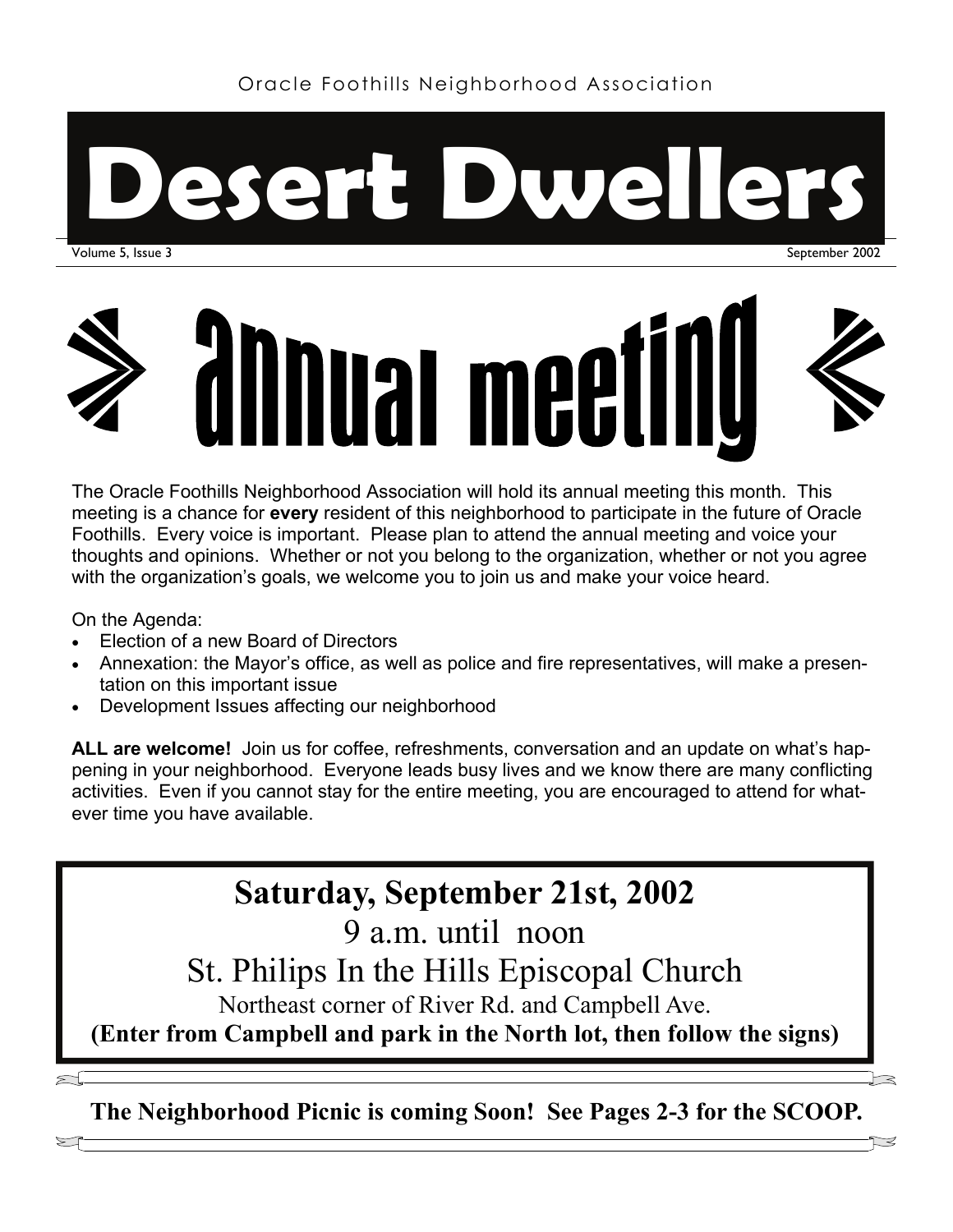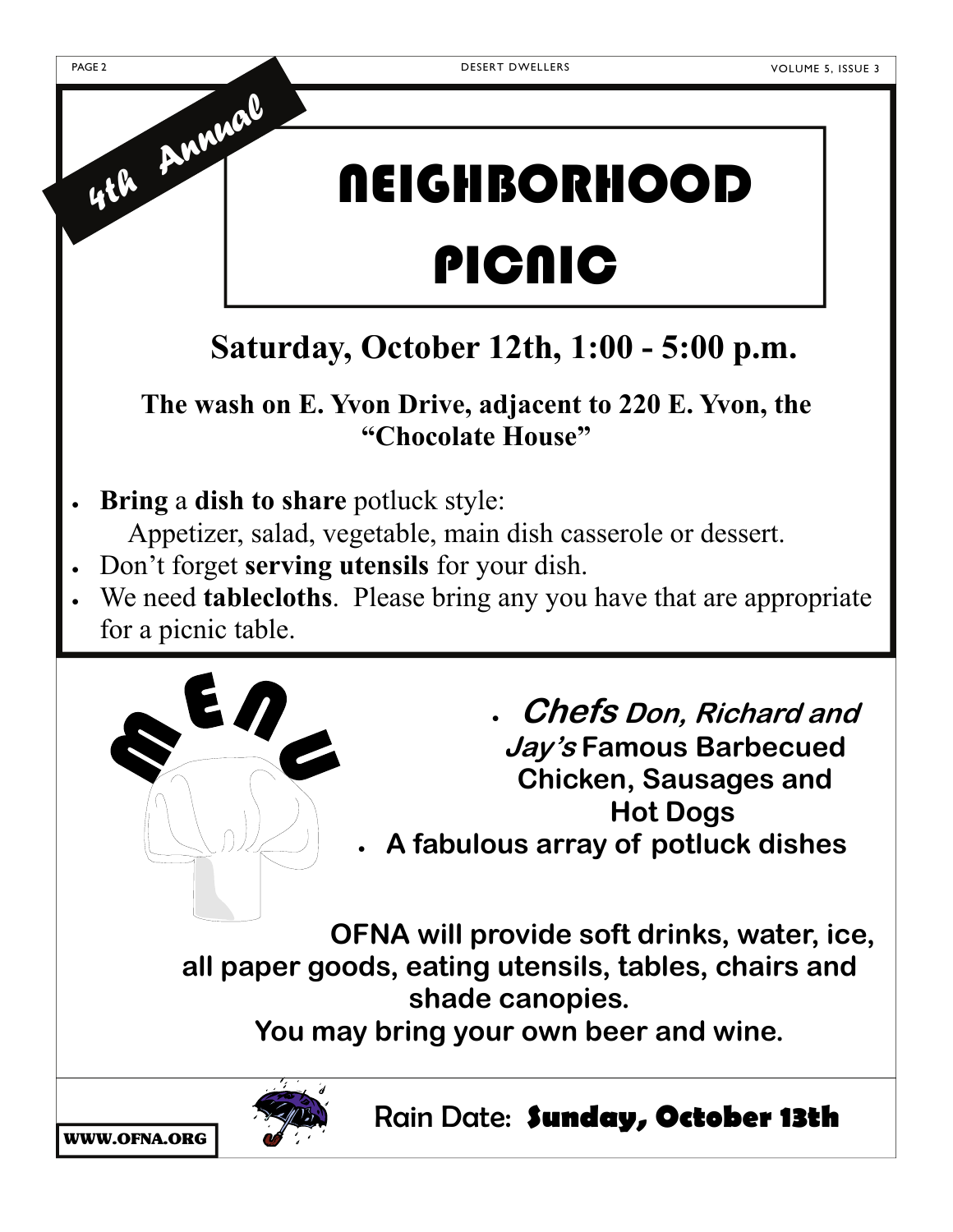\*\*\*\*\*\*\*\*

HELP

WANTED

More Neighborhood Picnic News:

**It take a lot of work to put on this event. We could use your help! Volunteers are needed for :** 

> **Music Games Clean Up Parking Coordinator**

**If you can help in any way, or just have questions, please contact:** 

**Carole DeAngeli 690-1107 ejdeangeli@earthlink.net** 

## Come and Join the Fun!

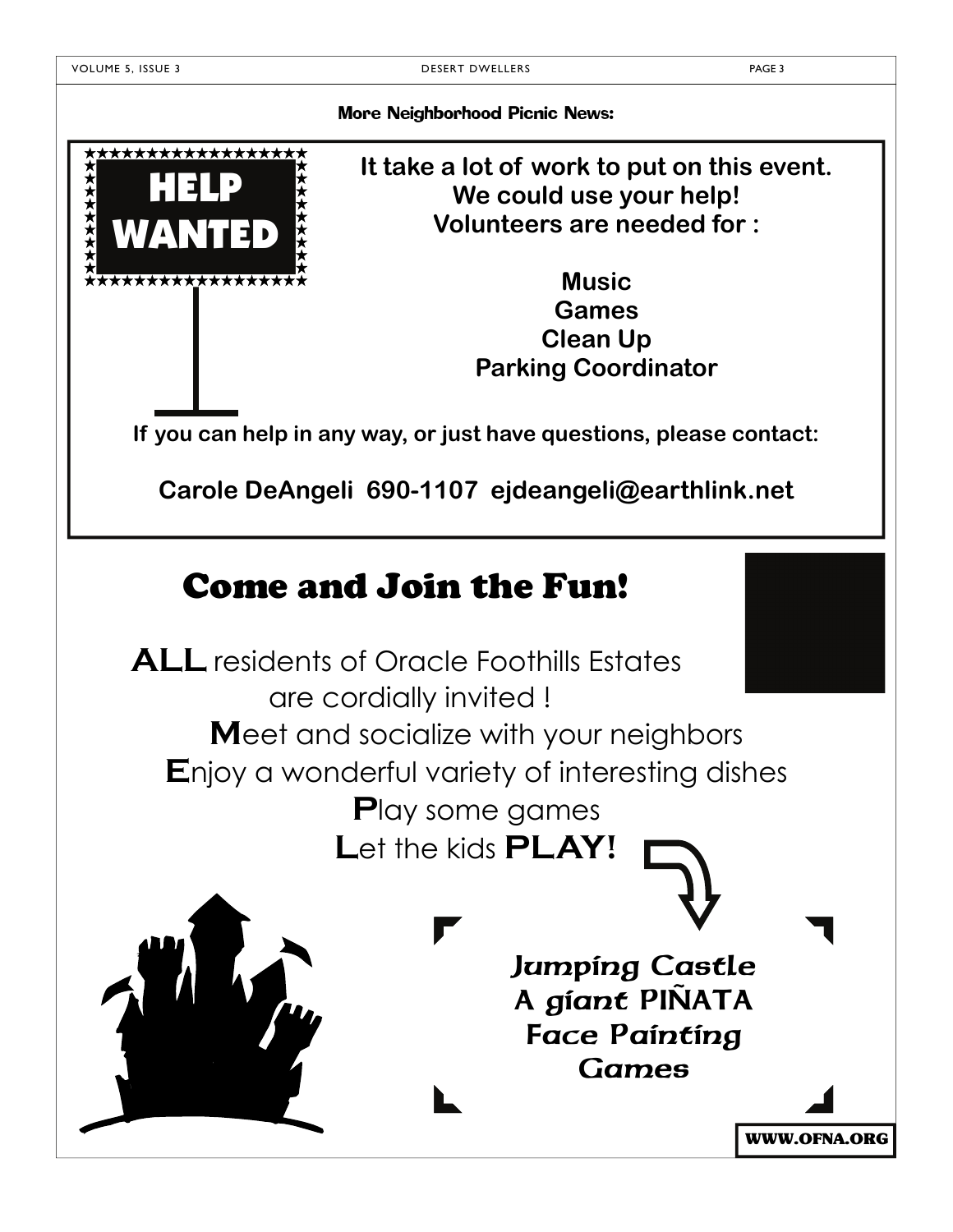### **\*Slate of Nominees for 2002—2003 OFNA Board of Directors**

**John Battaile:** (Incumbent Board Member) John has lived in the neighborhood since June 4, 1984. He and his wife, Anne-Marie Brady, were involved in neighborhood activities in the 1980's, notably on the Promontory Apartments issue. John is a business lawyer. His practice emphasizes real estate and commercial litigation. He is familiar with the politics and economics of land use, development, and urban growth in Pima County, and he has the skills to help the association accomplish its goals. Developing and articulating those goals is the job of the OFNA Board. John wants to protect and strengthen the neighborhood and the lifestyle we now enjoy, and to develop and support our community as neighbors.

**Liz Bernays:** (Incumbent Board Member) Elizabeth is a retired (but still active) professor of entomology at the University of Arizona. She is interested in natural history and in helping to conserve the quality of the neighborhood, especially the attractive natural desert environment.

**Bill Broyles:** Having lived in the neighborhood since 1990, I love living here and have admired the work of the OFNA board. Every neighbor should take a turn serving on the board; with your approval, this will be my year. Neighborhood beautification, neighbor assistance, and neighborhood safety (Neighborhood Watch) are perennial ideas I'd like us to expand.

**Jay DeAngeli:** During my 33-year career with AT&T, I worked as project manager on numerous large telecommunications projects, both in the U.S. and overseas. Our travels and working assignments took us to Asia, Africa and Europe. After retiring, I was active in home building and remodeling in Reno.

 My wife Carole and I moved to Oracle Foothills approximately 7 years ago, coming from the high desert foothills of Reno, Nevada (my birthplace). We have been very active in our neighborhood association and plan to continue our efforts. Some of the activities with which I have been involved include: publication of the quarterly newsletter; continuation of our annual picnic; the ongoing maintenance of a safe, clean and attractive neighborhood; promotion of open communication among the neighbors.

 I would be honored to serve on the Board of Directors for the coming year.

**Sig Eisner:** (Incumbent Board Member) Sig has been a resident of the Oracle Foothills neighborhood since 1995. He was educated at the Universities of Arizona, California (Berkeley) and Columbia and spent over 30 years as a member of the English Dept. at the University of Arizona. For over 52 years he has been married to Nan Eisner. He and Nan are the parents of six and the grandparents of 13. He is currently a member of the OFNA Board of Directors .

**Roger Felty:** I am privileged to be a native Tucsonan. I grew up on the east side of town but about 20 years ago discovered the much more culturally and historically diverse west side. As a result, I haven't lived east of First Avenue since 1982! My wife, Suzanne Ellenbogen, and I have lived in the neighborhood since 1992. I feel fortunate to live in a neighborhood that feels "out of town" without actually having to "go to town for supplies" once a month. As a board member I would like to help the association deal with the inevitable growth issues we will continue to face in an expanding city. We will all be affected in some way by issues looming on the horizon, such as the nearby wash channelization and potential City annexation. The past association board members have done an outstanding job of informing all neighbors about issues affecting us. I would like to help continue that tradition.

**Jill Norton:** Jill moved to Tucson in 1995 from Michigan to pursue a Masters Degree in Business Administration at the University of Arizona. Jill and her husband Brian moved to the Oracle Foothills neighborhood in April 2000. They reside at 5720 N Genematas with their dog, Jesse, cat, Zoë and tortoise, Turbo. Jill and Brian moved to this neighborhood because of the large lot sizes, the native desert landscaping and its close proximity to town.

 Jill is a marketing manager and her experience has spanned from managing small business to nonprofit to consumer products and B2B e-commerce. She serves as Secretary for Arts Genesis, an arts education organization, is a mentor in the Big Brothers Big Sisters program and is a volunteer docent at the Reid Park Zoo. Her husband, Brian, is

part owner of Split Engineering, a software company that serves the mining industry.

 Jill is interested in serving on the Oracle Foothills Neighborhood Association Board to keep abreast of neighborhood issues. Jill is active in the neighborhood book club and would like to see more community building activities taking place for residents looking to strengthen neighborhood ties.

**Hank Peck:** (Incumbent Board Member) Hank is a native Tucsonan and is married to Barbara Peck. They have two children, Shelby and Charlie. Hank is a partner in Clements & Peck Insurance. He graduated from Amphitheater HS and Northern Arizona University with a Bachelors of Science degree.

 Hank is very active in the community and has served on many boards, including Pima County Special Olympics Spring Games, Northern Arizona University Alumni Board of Directors, Tucson Council on Alcoholism & Drug Addictions, Compass Health Care Board of Directors, GTEC Community Investment Committee, Vestry, St. Philip's in the Hills Episcopal Church, Father's Day Council, J2A Youth Leader, St. Philip's in the Hills, and United Way Campaign Cabinet.

 Hank's current community activities include: Rotary Club of Tucson, Northern Arizona University Foundation Board of Directors, Direct Caregiver Association Board of Directors, NAU Alumni Board of Directors Past Presidents Club, Arizona Academy member, Arizona Town Hall participant 1994 & 1998, State of Arizona Board of Behavioral Health Commissioners and Precinct Committee Member, Republican Party.

 In his spare time, Hank enjoys hanging out with his wife and kids, playing rugby and fly-fishing.

**Kim Peterson:** Kim first moved to Tucson in 1968 and graduated from Palo Verde High School in 1969. She then went on the University of Arizona where she earned multiple degrees in Psychology, Religious Studies, and Fine Art. After graduation in 1974 Kim moved to the California Bay Area where she lived until 1993, when she and her husband Merrill moved back to Tucson to live in the *(Continued on page 5)*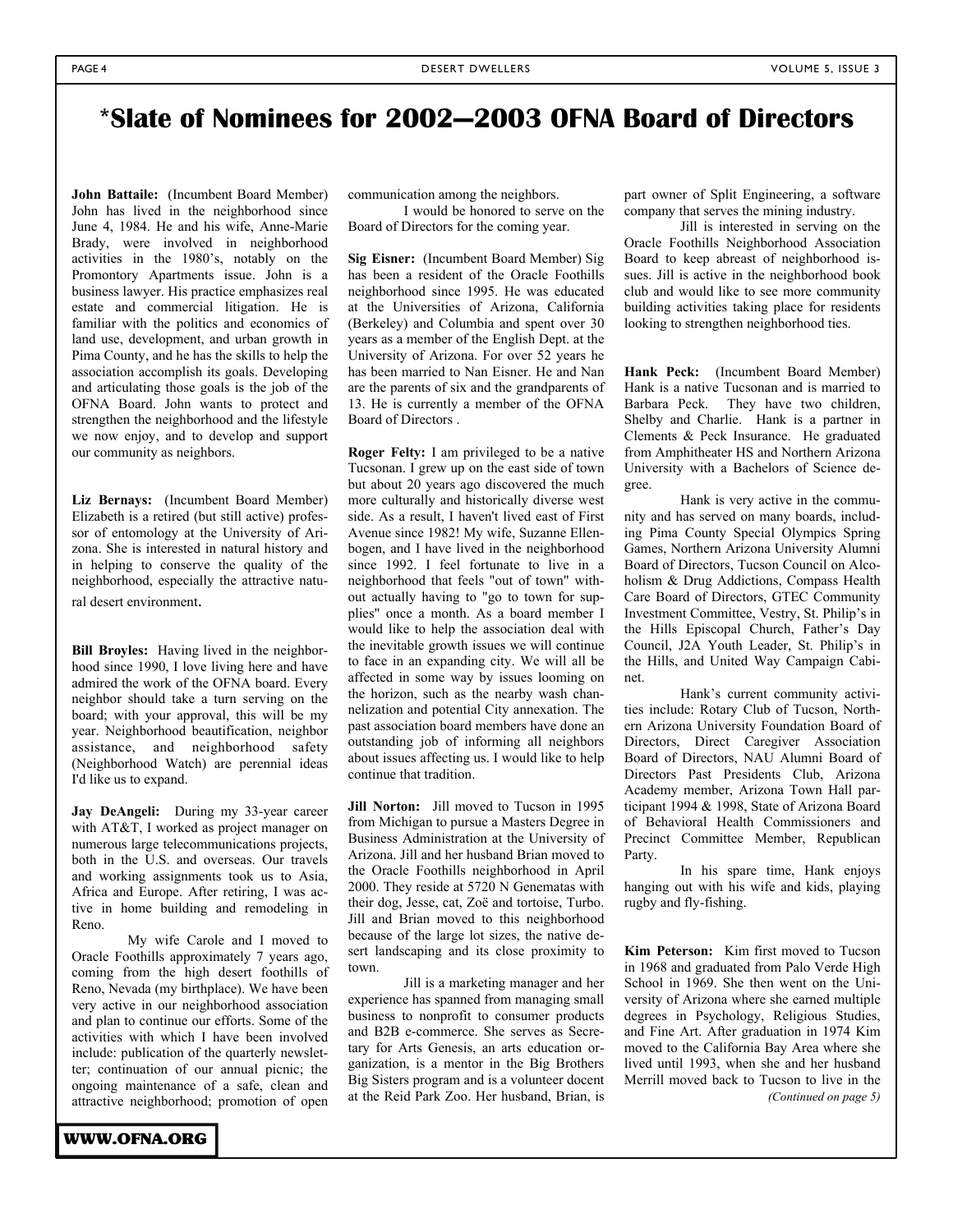#### Richland Heights area. *(Continued from page 4)*

 Kim and Merrill founded their college textbook production business in 1982 and in the past 20 years have turned the company from a mom-and-pop editing service into one of the top 5 production services in the country for the college market. Kim's experience in growing Matrix will serve her well as a board member. She also served for nearly 7 years as both officer and director of a multi-million dollar non-profit organization during her time in Berkeley, California. Among her duties in this position, Kim managed the organization's million-plus-name mailing list, served as legal liaison between the organization and the community, oversaw the financial management of several nonprofit corporations which were affiliated with the organization, and wrote or co-wrote a number of articles and books.

 Moving to the Oracle Foothills neighborhood in 1999 was the best move Kim and Merrill ever made. They both love the neighborhood's dedication to preserving the natural desert flora and fauna. Even more delightful to them are the residents of this area who are consistently bright, highly educated, extremely interesting, open-minded, and just plain fun to be with. There is in the Oracle Foothills a wonderful old-fashioned neighborly feeling which Kim loves and hopes to help develop even more.

 In the past year, Kim has very much enjoyed participating in the neighborhood book club, The Reaters. Getting to know other members of the club and sharing lively discussions and great meals at the Reaters meetings has inspired Kim to develop other ways to draw the neighborhood members closer together. Her ideas include establishing a Game Night where neighborhood families can gather to play games and enjoy one another's company, a Music Night were all who want to can meet and make music for the fun of it, and utilizing the neighborhood email list for various purposes such as sharing good service people, good stores and restaurants, and helping one another out in other ways. She also hopes to see the roads repaved and would love to have input on many other plans to beautify and enhance the area. Finally, she thanks the current Board for thinking of her and inviting her to join.

**Tom Scarborough:** My wife Harriet and I moved into the Oracle Foothills neighborhood in November of 1988. I was teaching high school biology and physical science at the time. Since then, I have completed a thirty year career in public education, including seventeen years as a classroom teacher and thirteen as a building administrator, the last ten of which were spent as principal of Cholla High School.

 I completed my B.S. in Wildlife Biology in 1969, and after a couple of years of military service I returned to Tucson and the University of Arizona to obtain my teaching certificate. I completed my M.Ed. in 1979 and my Ph.D. in 1986. I retired from TUSD last June. I continue to work part-time for TUSD in administrator training, and I teach in the teacher certification and masters degree program at the University of Phoenix. I have served as a volunteer facilitator in the YWCA's "Time to Talk" anti-racism program for the past three years.

 I have very much enjoyed living in our neighborhood, and I appreciate the work that former and current board members have done to make this such a nice place to live. One of my goals upon retirement was to become more involved in community service, and what better place to begin than in our own neighborhood? If elected, I will be proud to serve on the board, and will work hard to contribute to the good of our neighborhood.

**Barbara Schuessler:** I moved to this wonderful neighborhood two years ago and have a strong interest in the preservation of the natural desert landscape and its wildlife. The beauty of our desert and the integrity that has been maintained is something I would like the Association to continue to focus on. I would love to contribute in anyway possible by serving on the OFNA board of directors.

 I teach at Creative Dance Arts (just around the corner on Oracle) and have my own video business.

 I first came to Tucson in 1968 to go to school at the U. of A. Leaving in 1974, but returning to the magnificent Catalina mountains in 1980, Tucson has been my home ever since. I am a desert rat and love all the arts.

 Thank you for considering me to be a member of the board.

**Vera Uyehara:** (Incumbent Board Member) Originally a native of Washington, DC, Vera recently moved to Tucson from Grand Forks, North Dakota, with her husband, Chuck Wood and son, Morgan Wood (14 years old, 9th grader at Canyon del Oro High School). Lilia Wood, her daughter, spent the summer in Tucson, and returns to college in Boston in September. The Uyehara-Wood family lives at 5646 North Genematas, the PINK house at the corner of Waterline and Genematas! We chose this neighborhood because of it's natural look, native vegetation and beautiful views.

 Over the past 10 years, Vera has served on many community and non-profit boards, including the school board in Grand Forks. Her professional life has been devoted to building institutions and programs, often from the ground up. Since moving to Tucson, she has begun an educational consulting company, Quantum-Itch, Inc., working with science-rich learning organizations (such as schools, museums, science centers, etc) to expand educational programming, organize exhibit design processes, provide strategic planning guidance, and design and implement evaluation projects.

 Vera's husband, Chuck Wood, is the Director of Education at Columbia University Biosphere 2 Center, guiding the development of the undergraduate and graduate curricula and degree programs in environmental science and management. He is the author of books on several interesting subjects, including volcanoes. His most recent book on the moon, is due out by Christmas 2002.

 Vera is interested in serving on the Oracle Foothills Neighborhood Association Board to understand the local community and the interests of the residents better. She is particularly concerned with the burial of electrical and telephone lines in the Oracle Foothills area, compiling a neighborhood directory, ways to make walking in the neighborhood safer, and repaving of the streets.

*\*This slate is tentative pending the approval of the Board of Directors at its meeting on September 5th.* 

OFNA is grateful to those neighbors who have served on the Board, those who continue to serve, and to those who are agreeing to serve for the first time. Your time is greatly appreciated. The slate of candidates will be voted upon at the Annual Meeting on September 21st. Nominations are also accepted from the floor. If you would be interested in being on the Board, or if you would like to recommend a neighbor, your input is very welcome.

WWW.OFNA.ORG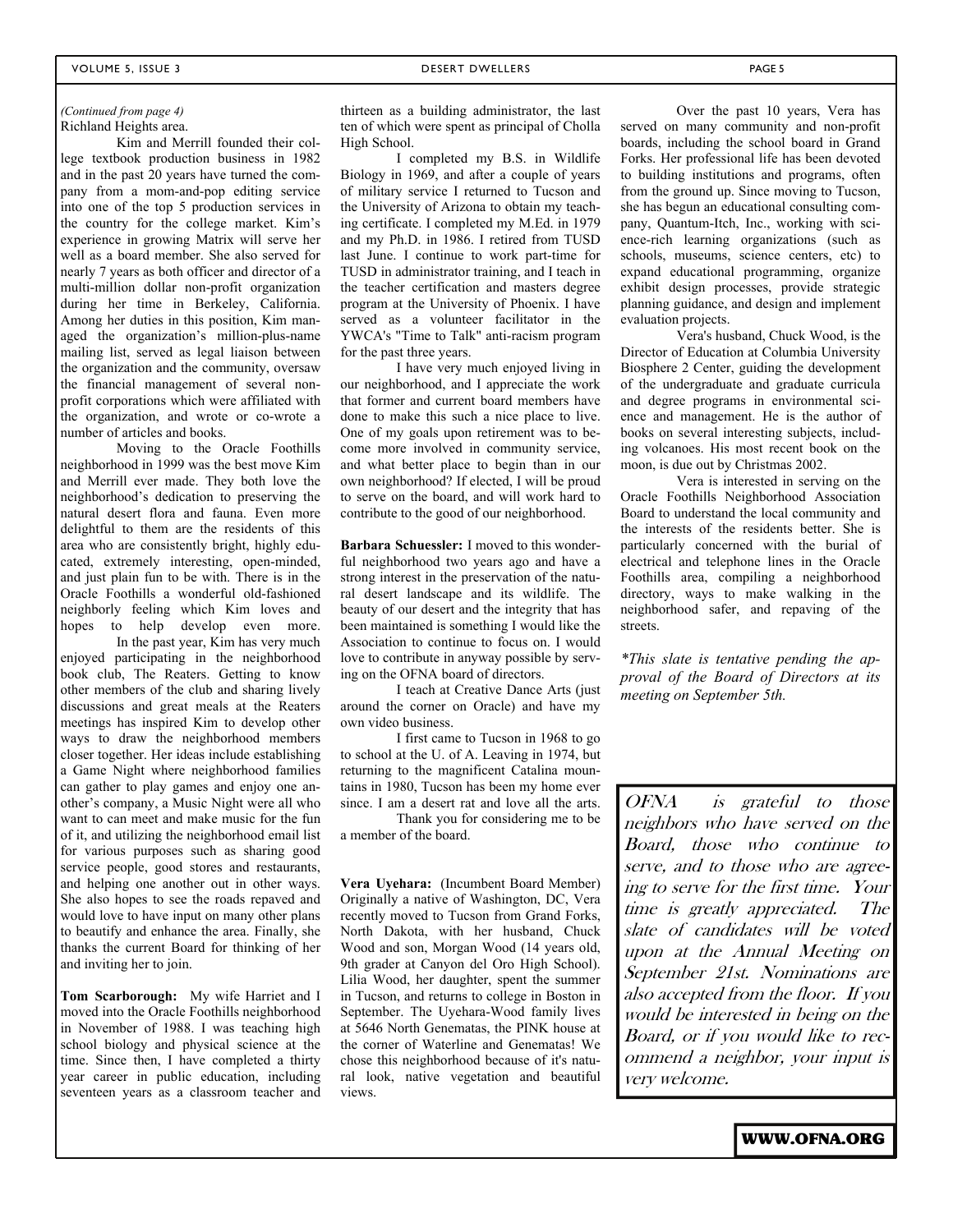If you'd like to be on the OFNA **neighborhood e-mail list**, please contact **Kitty Schwartz at K3952S@aol.com.** Also, if your email address changes, please let Kitty know. This list has been a fast, effective tool to inform the neighbors of lost and found items, suspicious solicitors, vandalism and neighborhood events.

#### Artists Among Us

For Faster News . . . Two of our neighborhood artists will be showing their work at the Kaleidoscope Gallery, in the Unitarian Universalist Congregation of Northwest Tucson.

> **Kim Peterson** will be showing her photographs in a show entitled "Sonoran Views" during the month of September. Meet the Artist and see her work, Sunday, September 15, 2002, 11:30 to 1.

> **Kitty Schwartz's** show, "Arizona Accents" will have her acrylic and watercolor paintings on display in the month of November, with an open house on Sunday, Nov. 10th, from 12 to 1.

The Gallery is located on West Cromwell Drive. On Thornydale, go ½ mile north of Ina, turn right (east) on W. Cromwell to church parking lot. For information on gallery hours, call **579-7094**

### Gems Right Next Door

Hello, Neighbors,

I am writing today to tell you about two restaurants in our neighborhood that are so good I want to sing their praises from the rooftops. However, since most of you would not hear me from that vantage point, I thought the newsletter would be a better messenger.

The restaurants are **Miraflores**  and **China Thai Siam**, and they are right next door to each other at 5845 and 5849 N. Oracle (west side of Oracle).

**Miraflores** is a Peruvian restaurant and offers the most unique selection of dishes I have tasted in a long while. The Peruvians wrote the book on potatoes and there is nothing they don't know about serving this fine food. Many of their dishes feature one of the 30 or so varieties found in Peru; each dish I've tasted is remarkable, to say the least. My favorite is Causa a la Criolla, a layering of mashed potatoes, chicken or tuna salad, avocado and dressing served cold. During this hot weather, nothing could be more refreshing or delicious...I find myself craving it at the end of a long hot day

and it is always satisfying. The Chicharrones (squid, chicken, fish or pork) are fantastic, as are the

Anticuchos, described as an Incan delicacy...both are wonderful dishes to share around the table. The salads at Miraflores are as unique as

everything else on the menu: try the Ensalada Rusa, a mixture of beets, peas, and green beans, or the Ensalada de Palta, a yummy combination of avocado and hearts of palm. The restaurant is comfortable and homey, the staff very friendly (all the cooks and waitresses are from Peru), the prices very reasonable, and the servings generous. They are open Tuesday through Sunday for lunch and dinner. Their phone is 888- 4880 and they do takeout.

**China Thai Siam** moved fairly recently from their former location on Campbell near Glenn. I had not tried them when they were over there because I had found most Thai food in Tucson to be quite disappointing. Happily, China Thai Siam is anything but. I

usually gauge Thai food by the way they prepare their coconut chicken soup, Thom Kah Kai. At CTS, this soup is exquisite...delicately flavored and full of tender chicken and veggies. The satay (chicken or beef) is juicy and cooked just right and the accompanying peanut sauce is so good we end up using every last bit. Everything we have tried on their menu is wonderful; not one dish has been disappointing. The Bangkok Delight is something you should not miss; ditto the Massamun Curry...gee, I'm getting hungry just thinking about it! One of the best features of this family restaurant is Annie, the waitress, daughter of the owners. Her ability is remarkable, and she is friendly and generous and sweet, to boot. She will charm you as she brings you your delicious meal.

So if you are looking for a wonderful new place to eat, right in our own neighborhood, you can't go wrong at either of these tasty restaurants. I hope you enjoy your meals there.

Kim Peterson

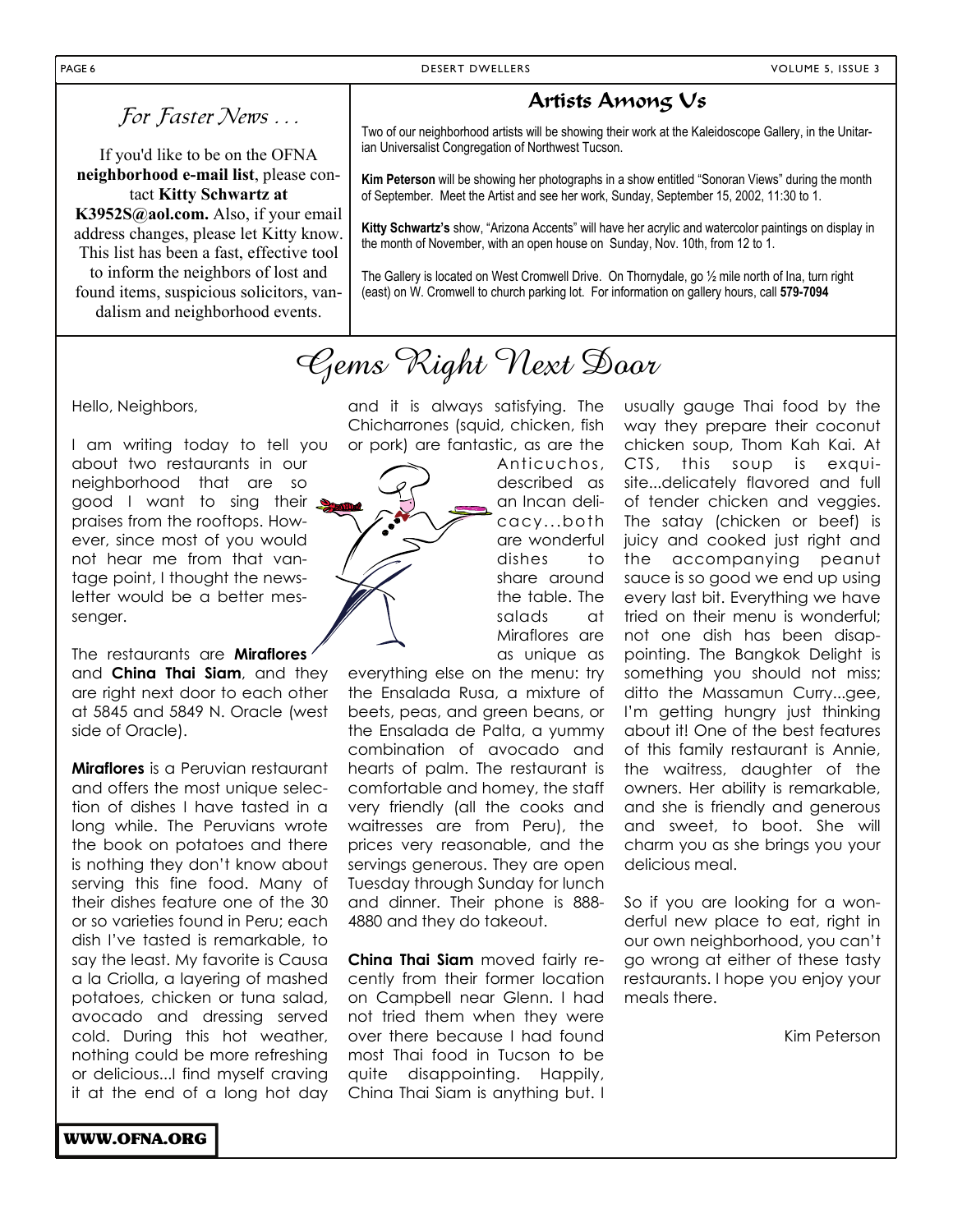

Chantilly Tea Room and Gift Boutique

# **is Opening Soon!**

We're finally completing a four-year process of amending the county's comprehensive plan, rezoning, and construction. Thank you for your neighborly support throughout this arduous process.

It was great news to us when we heard OFNA was allowed to preserve and restore the entrance sign and pillar. It adds to the vintage character we are trying to create for the tea room.

Our plan is to open by the end of September, using this month to bring in the gift inventory, finalize our menu items, and make general preparations.

We hope you will be pleased with our addition to the entrance of your neighborhood, and look for-



What is a **Reater**? It is a person who enjoys reading a good book and eating a good meal. It is, also, the name of our **neighborhood book club** that meets once a month to discuss a pre-selected book over a delicious pot luck din-



ner that ties in with the theme of the book. The books that we've read so far this year are *The Power of One, John Adams, Barchester Towers, Desert Solitaire, The Poisonwood Bible, Winter Range, The Red Tent, and Dear Theo.* Upcoming books include *Caravans, Red Azalea, and Peel My Love Like an Onion.* You can pick and choose which books you'd like to read and which meetings vou'd like to attend. We meet the last Wednesday of each month, unless other arrangements are made, 6:30 - 8:30 PM. Any translation of the book is acceptable, video, audio, ward to your visiting Chantilly for lunch or afternoon tea, or just to browse in the gift boutique.

Please contact me with your comments, questions, or reservations at 622-3303.

*Tamara Read* 

*Note: Chantilly Tea Room is located on the northeast corner of Oracle Road and Genematas Drive* 



WWW.OFNA.ORG

#### **AAAAAAAAAAAAAAA** Have you paid your Dues?

**OFNA Dues for the CURRENT year are due and payable. Dues are \$50 per year. Although you can pay your dues at the Annual Meeting, we ask that, if at all possible, you send them in advance to:** 

> **Margie McConnell, Treasurer 222 E. Yvon Dr. Tucson, AZ 85704**

**Make checks payable to OFNA. A form is included on the back page for your convenience. Call Margie if you have any questions, 888-8151**